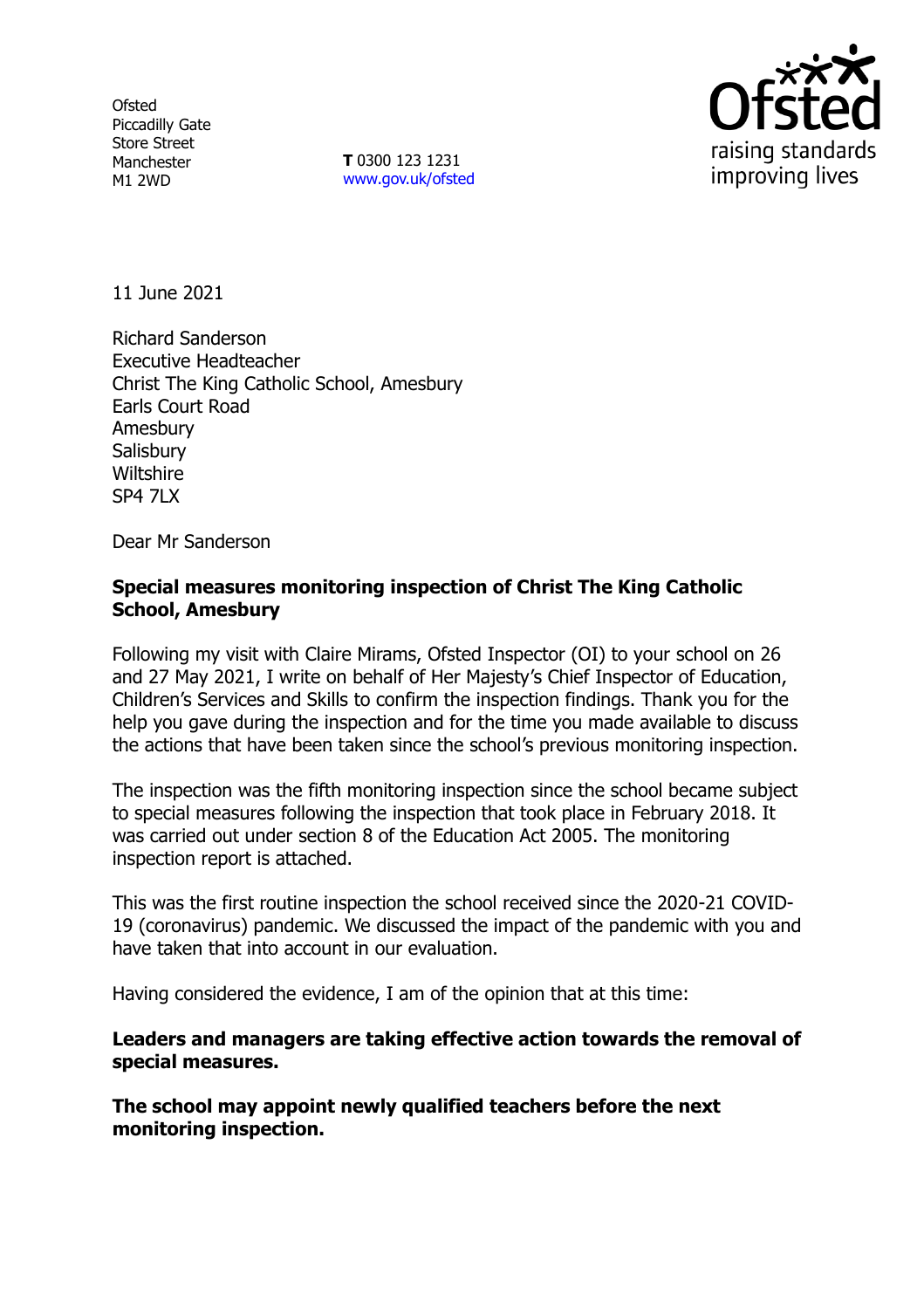

I am copying this letter to the chair of the governing body, the director of education for the Diocese of Clifton, the regional schools commissioner and the director of children's services for Wiltshire. This letter will be published on the Ofsted reports website.

Yours sincerely

Elizabeth Farr **Her Majesty's Inspector**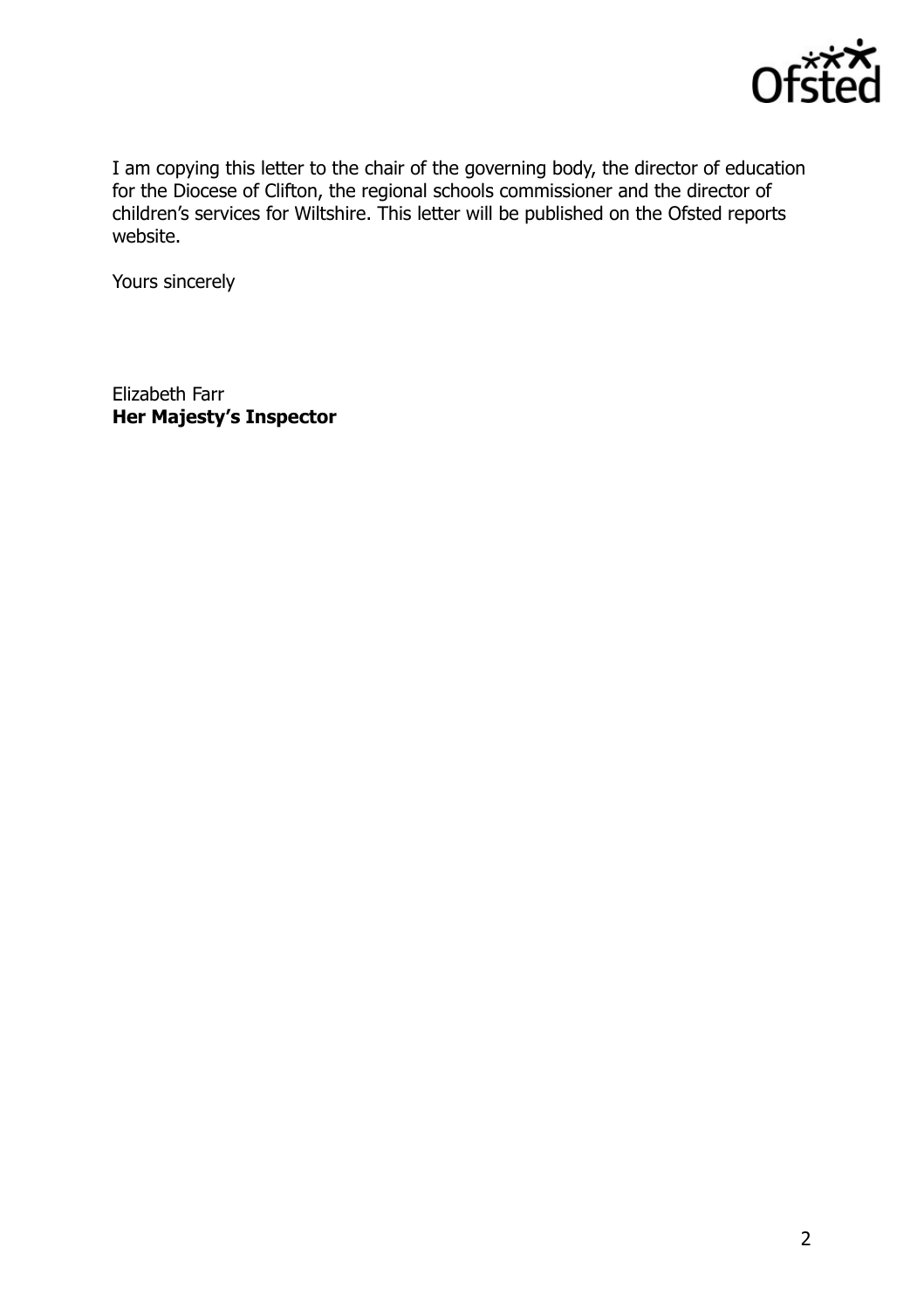

### **Report on the fifth monitoring inspection on 26 May 2021 and 27 May 2021**

# **Context**

Christ The King Catholic School entered a formal collaboration with a local primary school in September 2020. As a result, the executive headteacher, director of curriculum and assessment, business manager, and special educational needs coordinator (SENCo) from the partner school joined. They share their time between both schools. The head of school, who also joined in September 2020, is full time and completes the school's leadership team.

In September 2020, a strategic board of governance was set up across both schools to oversee the formal collaboration arrangement. This school also has its own local governing body who have full delegated responsibilities.

The inclusion manager has been absent since April 2021. Two other members of staff are absent. A member of staff with responsibility for the resource base (The Ark), which caters for pupils with speech, language and communication difficulties, joined in April 2021. A teacher with responsibility for pupils in Years 3 and 4, who started in April 2021, will leave at the end of term.

The school makes use of Ta-Dah, an alternative provider.

#### **The progress made towards the removal of special measures**

Leaders' actions to secure school improvement have not gained purchase until now. Although the school has improved in fits and starts, with ever-changing staffing arrangements, changes for the better have not stuck. Now, however, with a new leadership structure firmly in place and with the effective support of external partners, the pace of improvement is picking up momentum. Leaders and staff are taking a longer-term view and investing more convincingly to provide a better education for the pupils. Staff are starting to benefit from leaders' determination to improve the school, as well as the experience that the new leadership team brings. Leaders are rightly prioritising staff training and are beginning to lift morale. As a result, and perhaps more convincingly than in the past, the leadership team's plans to improve are gaining traction. New ways of working are beginning to stick. This is a significant step forward from previous years. Nevertheless, leaders know that there are many aspects that still require significant and rapid improvement.

Several aspects of the school's provision are improving convincingly. This is because staff training is supporting adults well. The most notable improvements have occurred in the provision for pupils with special educational needs and/or disabilities (SEND), the early years and in the teaching of reading. Staff say that leaders are mindful of their workload and well-being.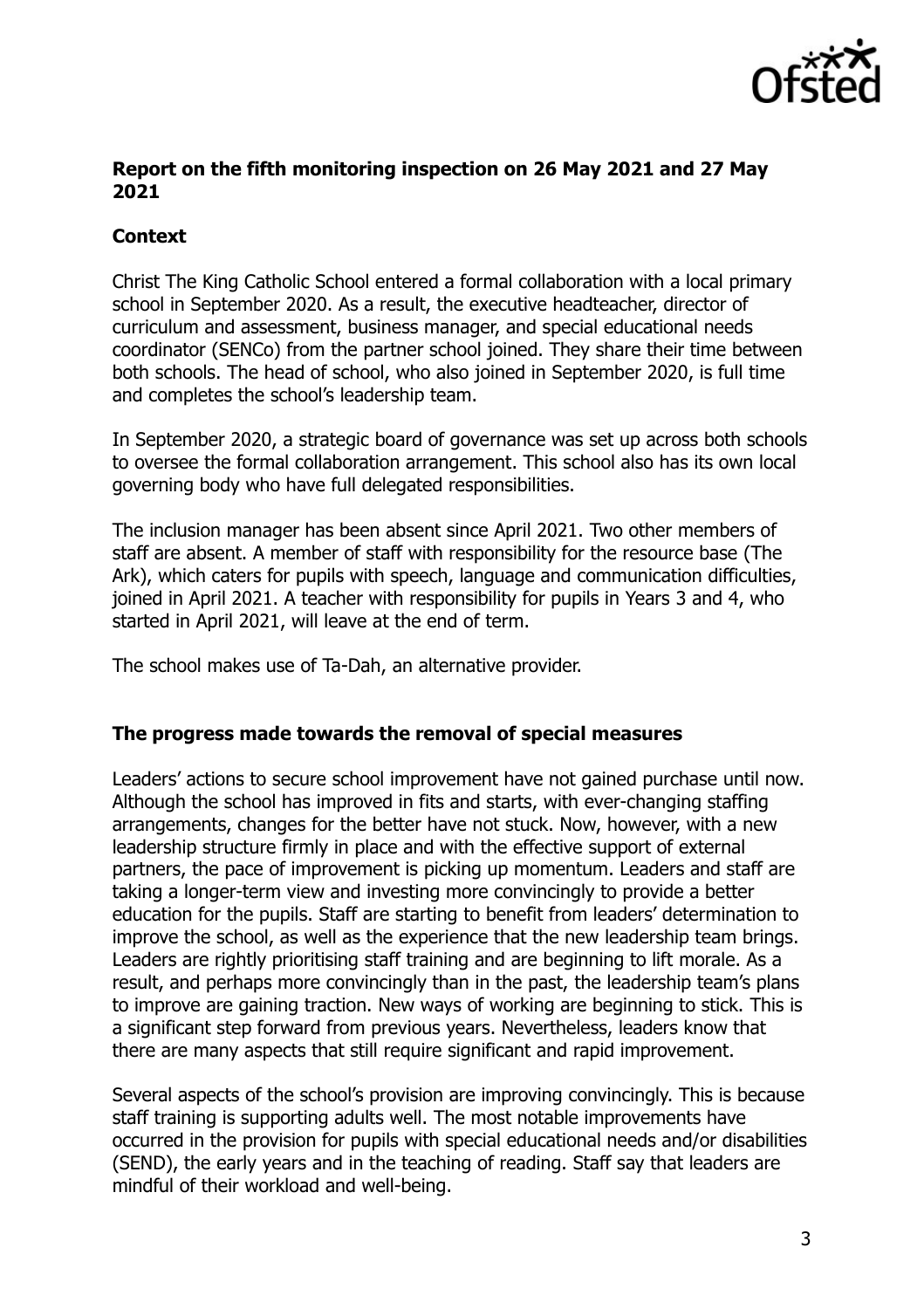

The new leader in the resource base is bringing rigour to this department, including with curriculum planning. The careful identification of pupils' complex needs has improved. Staff now have a better understanding of pupils' needs. The Ark offers pupils with education, health and care (EHC) plans a calm and purposeful learning environment, and pupils respond well to adults' guidance. Here, the teaching of reading is a priority and pupils with EHC plans are developing early reading skills well. The manager has carefully improved the support that pupils receive. Leaders are beginning to ensure that the curriculum provided in The Ark is appropriate and increasingly ambitious.

The experienced SENCo is setting about making improvements in the main school. Training for staff and clearer targets for pupils with SEND are developing the teachers' knowledge of their responsibilities. However, leaders' intentions are not always implemented well enough, leading at times to some pupils not receiving a sufficiently ambitious curriculum.

The new director of curriculum has worked diligently. They have made sure that, in some subjects, teachers' intentions are aligned to the aims and ambition set out in the national curriculum. There is still more to do, however, particularly in making sure that staff identify the key knowledge that they want pupils to remember. For instance, pupils' historical knowledge is developing securely but they are unclear of the meaning of key vocabulary. This limits their ability to understand more demanding work and remember more, over time.

The executive headteacher is beginning to distribute leadership responsibilities more widely. Recently, some staff have been encouraged to take on additional subject leadership roles. For example, there are now subject leaders in place for modern foreign languages and science. Leaders acknowledge that pupils have not received a broad curriculum in the past. This is, in part, due to a legacy of insufficient investment in resourcing. For instance, until recently there were no computers in the school. This has been put right and pupils are now beginning to have computing lessons for the first time. Nevertheless, this means that there are significant gaps for pupils to gain sufficient knowledge and skills that they need for secondary school.

Teaching is beginning to strengthen because of the clear guidance that staff receive. Leaders have judiciously prioritised the development of some subjects over others. Staff have a much better understanding of how to teach reading and mathematics, including in the early years. Pupils, many of whom have gaps in their understanding, are now beginning to catch up. More are mastering the skills of early reading. Leaders know that this work is in the earliest of stages. For instance, staff do not yet promote reading for pleasure strongly enough, particularly in key stage 2.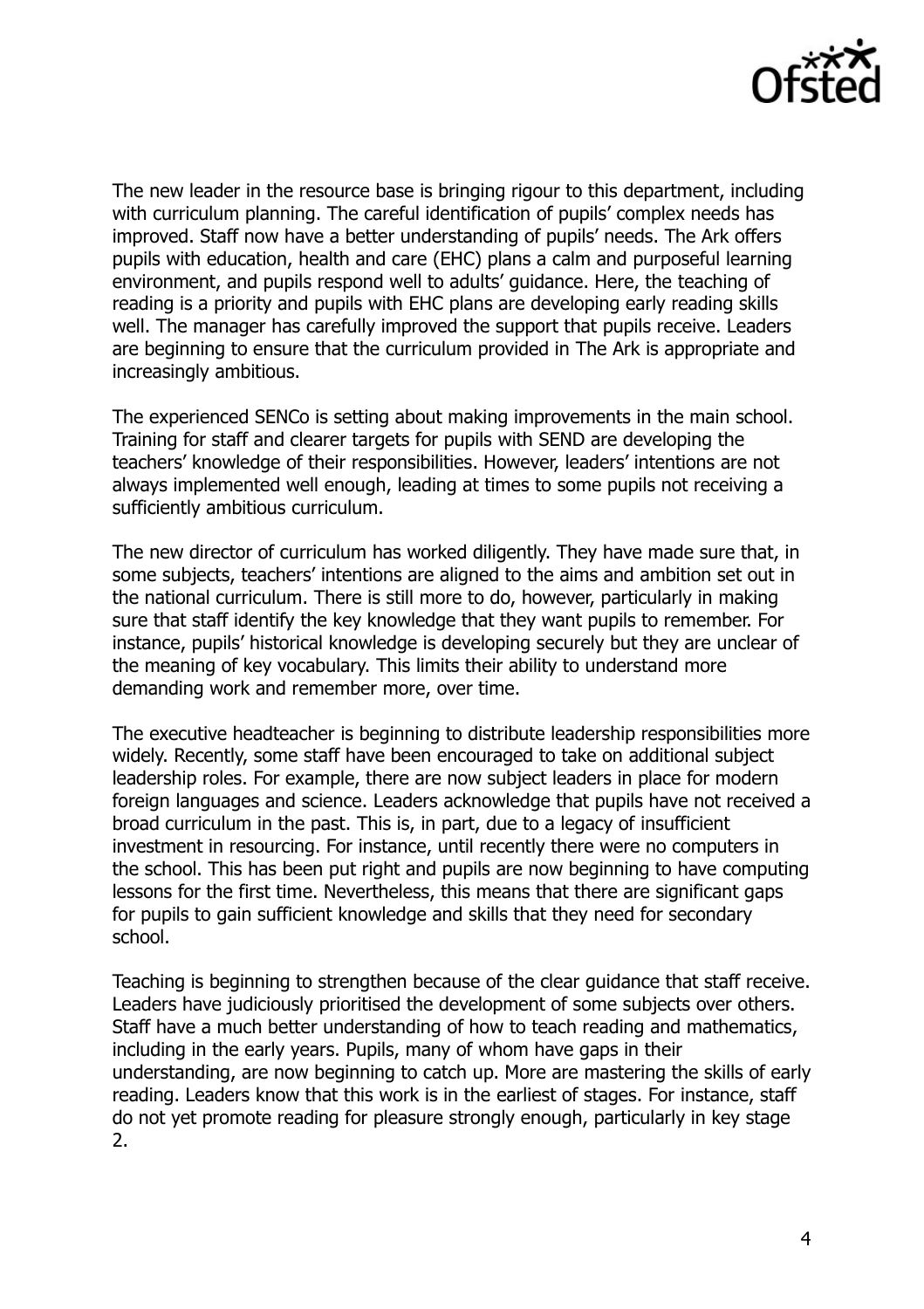

Leaders' understanding of safeguarding procedures is underdeveloped. Leaders have invested in a new system for recording safeguarding concerns. Leaders check and follow these up. However, staff are not always clear about the expected processes. Most staff have been checked for their suitability to work with children. However, there are gaps in the recording of relevant information on the school's single central record, including for those who work part time, in this school. Staff who were in post in September 2020 have received the required level of safeguarding training. However, some staff who joined midway through the year are still reliant on guidance that they received in previous employment.

Pupils say that staff have increased their expectations of them. Older pupils enjoy lunchtimes. They say that the range of activities at breaktimes has improved. Younger pupils conduct themselves well in the lunch hall and relationships with staff are positive. However, some pupils, particularly those in key stage 1, are not confident that adults sort out difficulties with peers as well as they might. Most pupils say that behaviour has improved in recent weeks, although some still think that unsettled behaviour in lessons causes distraction. Leaders acknowledge that consistently positive behaviour is yet to be achieved.

### **Next Steps**

■ Leaders' understanding of their statutory responsibilities to safeguard pupils is underdeveloped. The school's safeguarding procedures are not yet implemented with the precision that is required. Leaders must make sure that the requirements in the latest government guidance are implemented fully to provide the level of protection and assurances that pupils need.

### **Additional support**

At the start of this academic year, support from partners intensified and the leadership team welcomed this. The local authority conducted a review of special educational needs provision which has provided an intelligent steer to the school's work. Officers are now helping leaders to get the school back on track with muchneeded change. Support from local networks, including the English hub, is bolstering curriculum development.

### **Evidence**

Inspectors held meetings with the executive headteacher, head of school, senior leaders, members of staff, three local authority officers, a representative from the diocese and the respective chairs of the local governing body and strategic board to discuss leaders' actions.